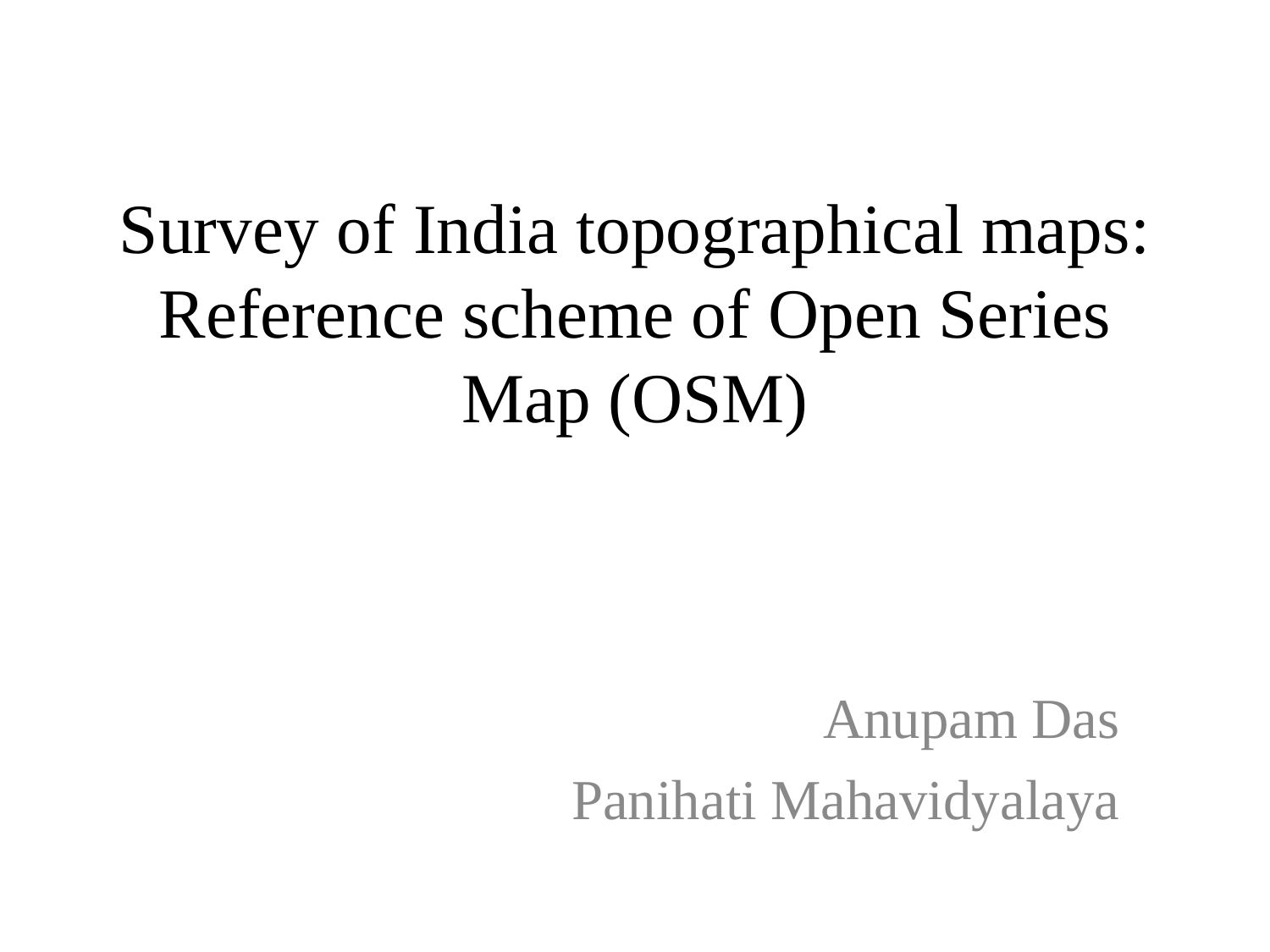'Open Series Map' have been introduced as per the [National Map](http://www.surveyofindia.gov.in/files/nmp/National Map Policy.pdf)  [Policy of 2005](http://www.surveyofindia.gov.in/files/nmp/National Map Policy.pdf) by [Survey of India.](http://en.wikipedia.org/wiki/Survey_of_India)

Enhanced by the latest technology(RS and GIS) to meet the multidisciplinary needs of national security, suitable national development and new information market.

**The OSM** numbering system based on International Map of the [World \(IMW\)](https://deeppradhan.heliohost.org/gis/map-numbering/imw.htm) is used.

**The <u>'[International Map of the World \(IMW\)](https://en.m.wikipedia.org/wiki/International_Map_of_the_World)</u>** was a project which started in 1913 to create a complete map of the world as per internationally agreed and consistent specifications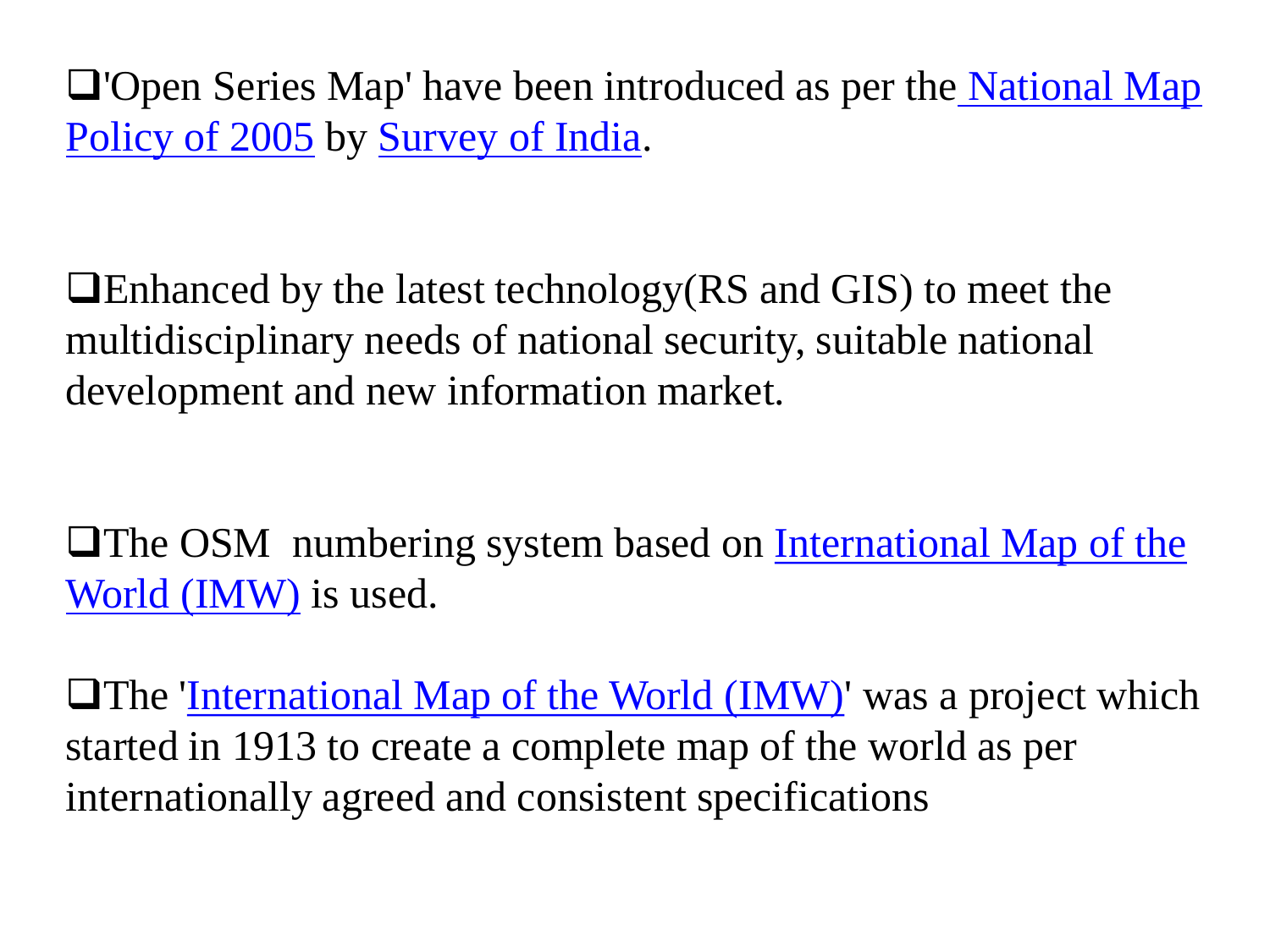The International Map of the World series

## Map numbering is of the form **'NA-12A'**

•The first letter is either **'N' or 'S'** to  $^{32\textdegree N}_{28\textdegree N}$ denote the hemisphere (North/South)<sup>24°N</sup> with respect to the equator.

• A second letter denotes the 4<sup>o</sup> latitude band with alphabet increasing as latitude moves away from equator. So sheets between 12°N to 8°N would be '**NC**' and between 4°S to 8°S would be '**SB**'.



International Map of the World scheme for a part of the world:

The next number denotes the 6° longitude band with numbering starting at 1 from 180°W (i.e. 1 between 180°W and 174°W) going on to 60 (i.e. between 174°E-180°E). So sheet between 72° to 78°E and 12°N to 8°N will be '**NC-43**'. Similarly between 132°W to 126°W and 4°S to 8°S would be '**SB-9**'. The longitude band span increased to 12° from 60° latitude and to 24° from 76° latitude due to the decrease in physical span of longitude band.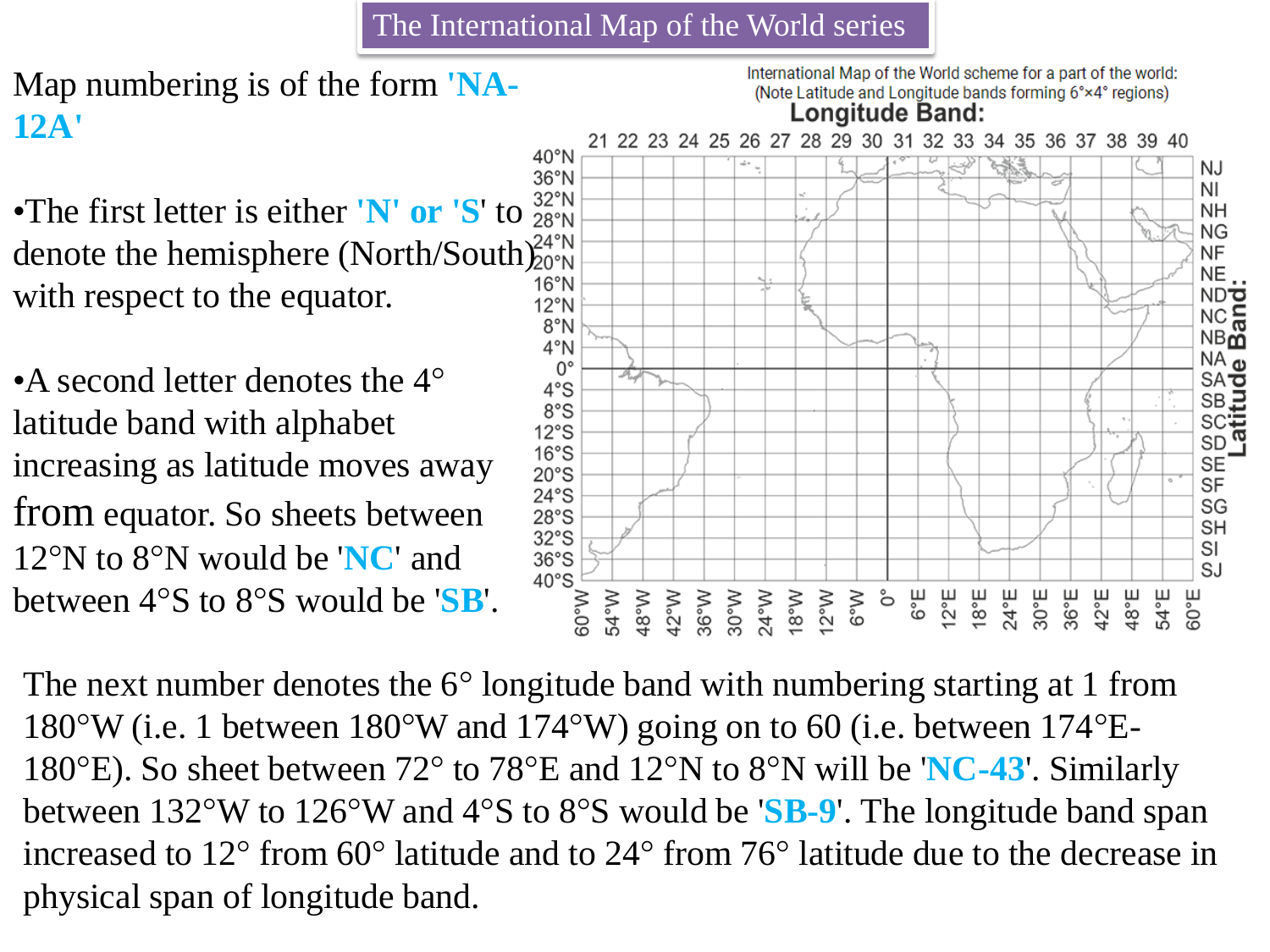•Each  $6^{\circ}\times4^{\circ}$  rectangle is further subdivided into 24 squares of  $1^{\circ}\times1^{\circ}$ . Each square is indicated serially by an alphabet increasing first towards east and then towards south, starting with 'A'.  $12°N$  $11^{\circ}$ N •So for sheet between 74° to 75°E and 11°N to 10°N we get '**NC-43I**':  $10^{\circ}$ N  $9°N$  $8^{\circ}N$ 72°E 73°E 74°F  $75^{\circ}E$  $76^{\circ}$ E 77°E 78°E 4°S  $5°S$  $6°S$ For sheet between 128°W to 127°W and 6°S to 7°S we get '**SB-9Q**': $7°S$  $8°S$ °W 126°W  $132^{\circ}$ W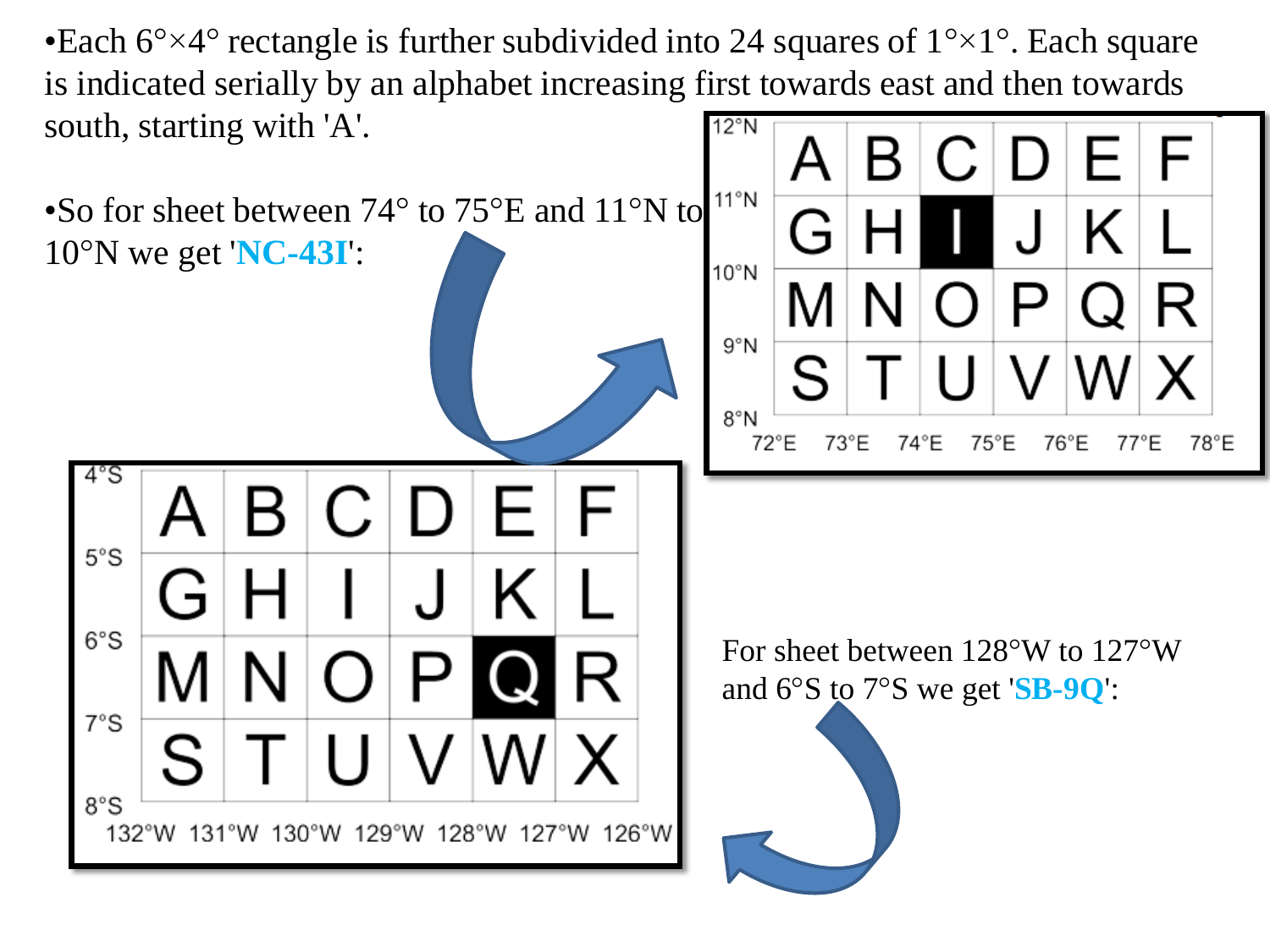## OSM NUMBERING SYSTEM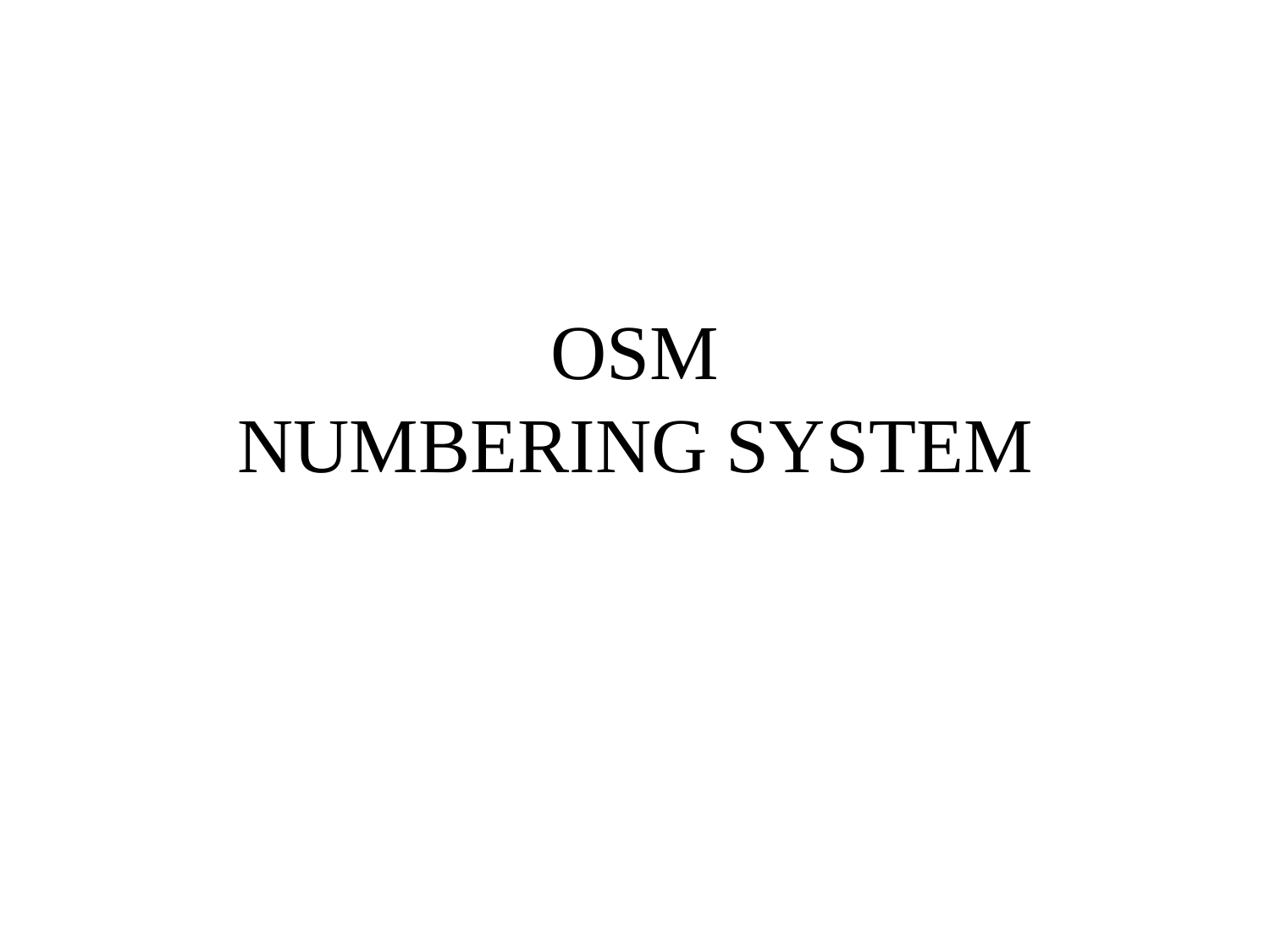The next alphabet and number of the IMW map number denotes the  $6^{\circ} \times 4^{\circ}$  region of the IMW series. So sheet with Kalyanpur (77.65489°E 24.11981°N) would be in **'G-43'** (from NG-43):

Each  $6^{\circ}\times4^{\circ}$  rectangle is further subdivided into **24 squares of 1°×1°.**  Each square is indicated serially by an alphabet increasing first towards east and then towards south, starting with 'A'. So sheet for Kalyanpur (77.65489°E 24.11981°N) falls within **'G-43X'**:

28°N  $27°N$  $\cup$ Ğ  $26°N$ R N  $25^{\circ}$ N S  $24^{\circ}$ N 73°E 74°E 75°E 76°E 77°E 78°E 72°E DEGREE SHEET: G43X 1:250,000 **Million sheets, 1: 1000,000** 

Since the IMW map number for India will always start with 'N' (India being in the northern hemisphere), the first letter is omitted.

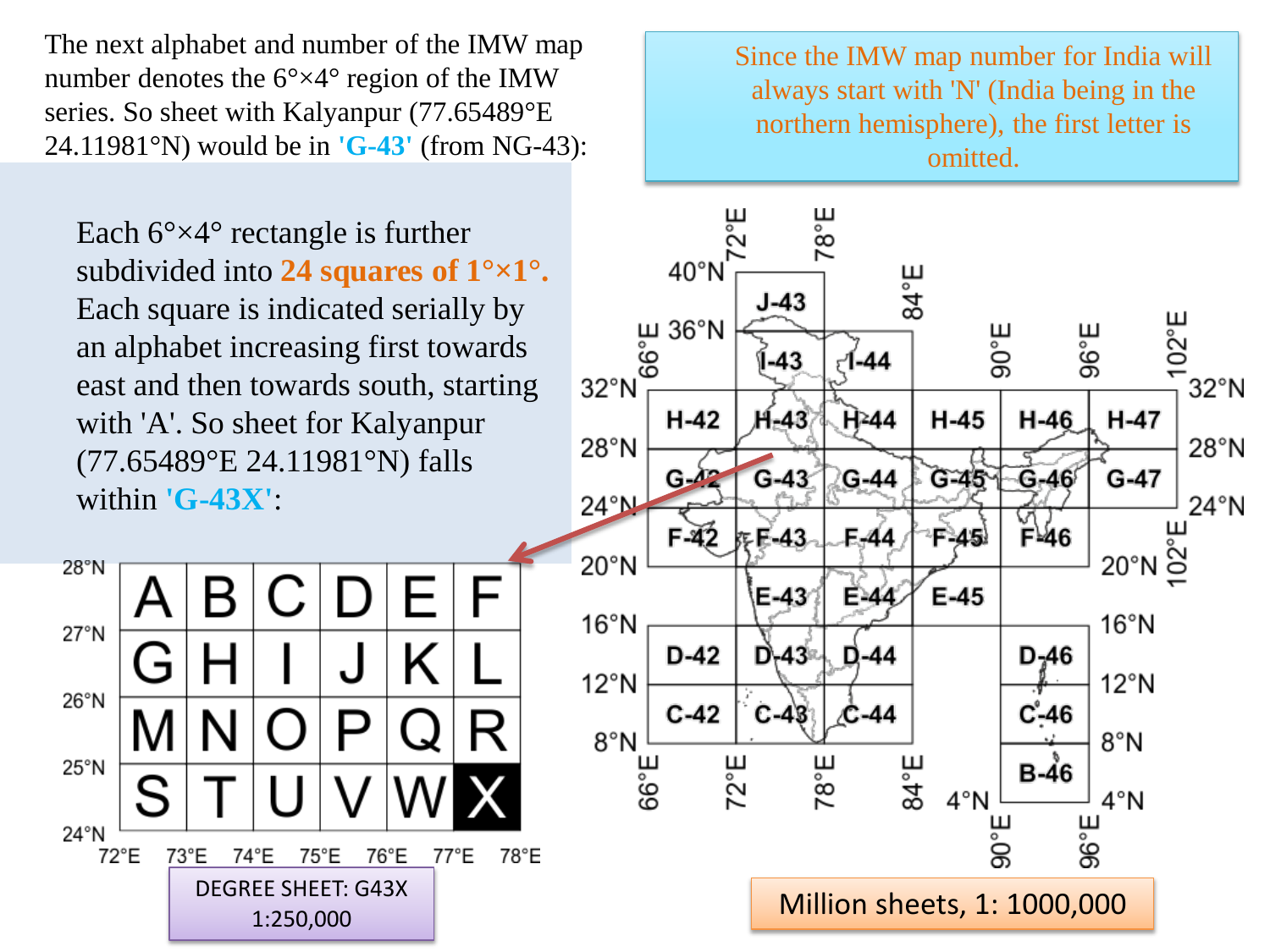Each  $1^{\circ} \times 1^{\circ}$  square is further divided into 16 squares of  $15 \times 15'$  (15 minutes  $\times 15$  minutes). Each square is indicated serially by a number increasing first towards south and then towards east, starting with '1' (similar to the system adopted in *India and Adjacent Countries*). So for the map sheet for Kalyanpur (77°39.293'E 24°7.187'N) would be **'G-43X-12'**:



and designated as

NW, NE, SE and

SW.